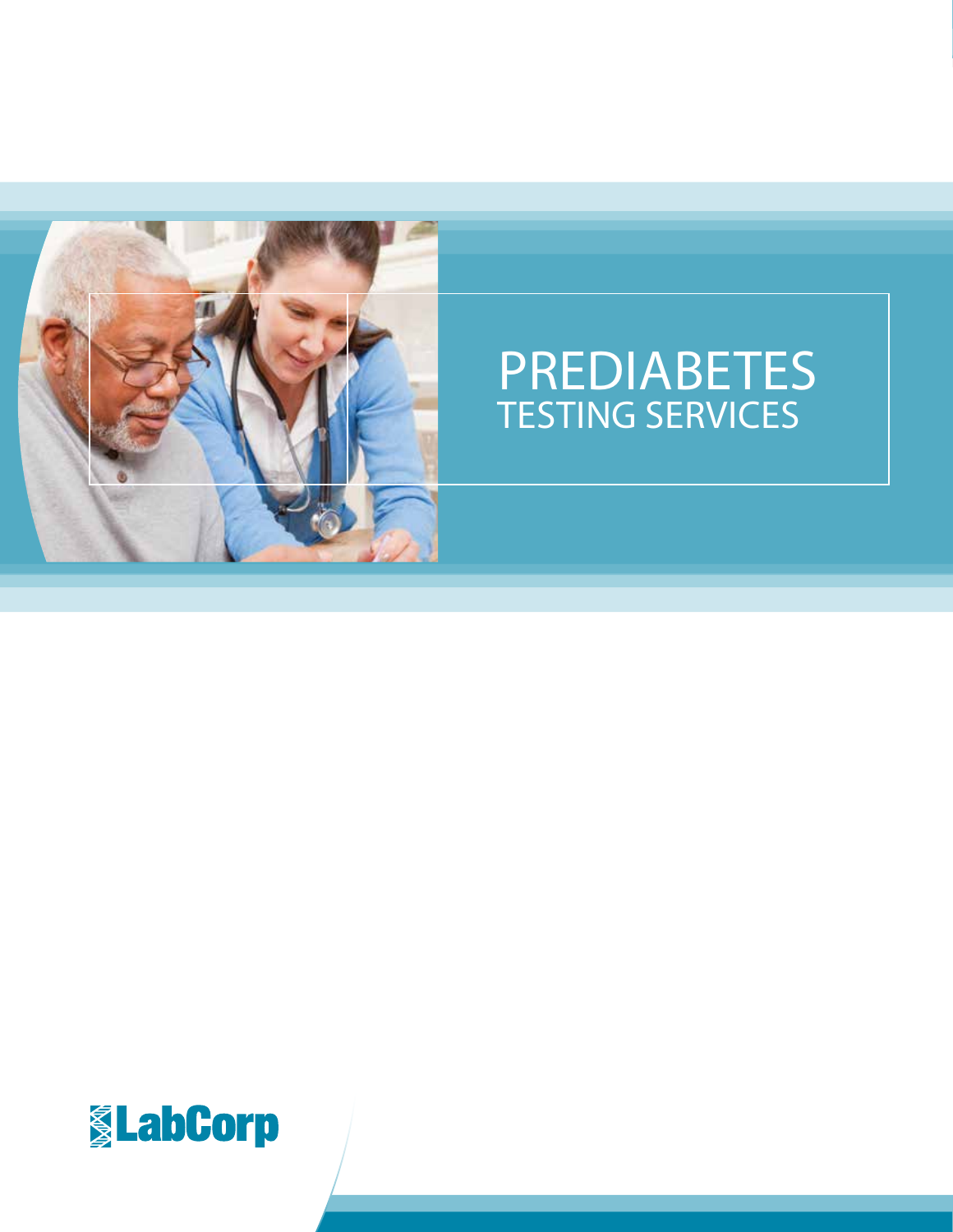

## **ASSESSING DIABETES RISK** IN ASYMPTOMATIC ADULTS

**Depending upon population characteristics, up to 70% of individuals with prediabetes will ultimately progress to diabetes at an estimated rate of 5-10% each year.2** 

Prediabetes is characterized as higher than normal glucose levels but not high enough to meet criteria for diabetes. It is not considered a clinical state by itself, but a significant risk factor for diabetes, kidney disease (CKD), and cardiovascular disease (CVD).<sup>3,5</sup> Individuals are often unaware of their prediabetes status because there are no specific associated symptoms. This is important since observational evidence has linked prediabetes with early nephropathy, chronic kidney disease, small fiber neuropathy, diabetic retinopathy, and increased risk of macrovascular disease.2

### **A Pathway for Prediabetes Identification**

#### **Testing Criteria**

The 2018 American Diabetes Association Standards of Medical Care in Diabetes (ADA standards) established testing criteria to assist clinicians in identifying prediabetes in asymptomatic adults,<sup>3</sup> including the following:

- **•** All patients ≥ 45 years of age
- **•** Consider testing any age > 18 years in overweight or obese individuals (BMI ≥ 25 kg/m2 or ≥ 23 kg/m2 in Asian Americans) with 1 or more of the following risk factors:
	- **•** 1st degree relative with diabetes
	- **•** High risk race/ethnicity (e.g., African American, Latino, Native American, Asian American, Pacific Islander)
	- **•** History of CVD
	- **•** Hypertension or on therapy for hypertension
	- **•** HDL-C value < 35 mg/dL and/or triglyceride value > 250 mg/dL
	- **•** Polycystic ovary syndrome (in women)
	- **•** Physical inactivity
	- **•** Conditions associated with insulin resistance (e.g., severe obesity, acanthosis nigrans)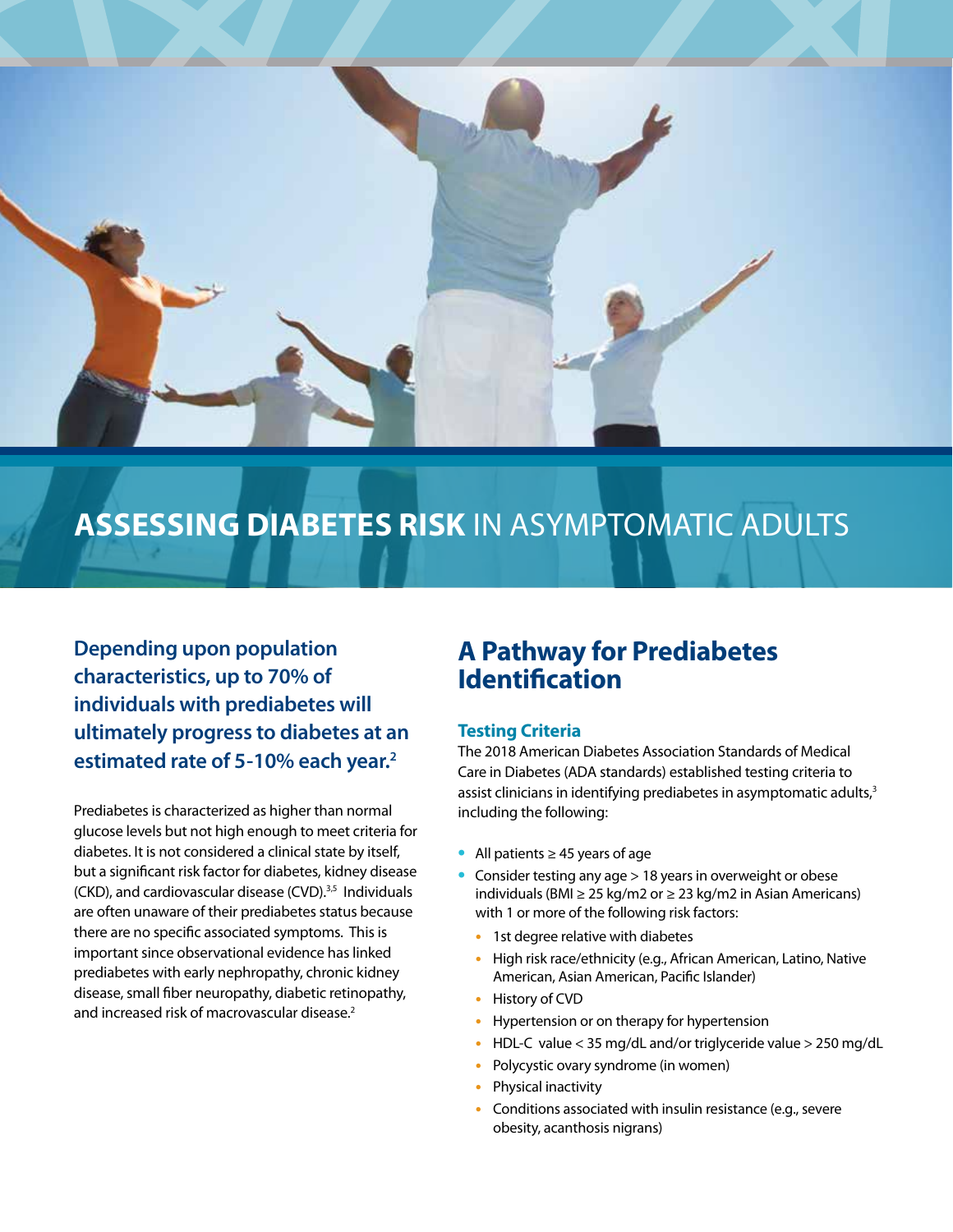There are an estimated 84 million adults 18 years and older in the U.S. who are prediabetic or at risk for developing diabetes, $1$  and another 7 million with undiagnosed diabetes.<sup>1</sup>

### **A Suggested Approach to Testing3,6**

**Based on ACC/AHA 2013 Guidelines, 2018 Standards of Medical Care in Diabetes, and general practice standards**

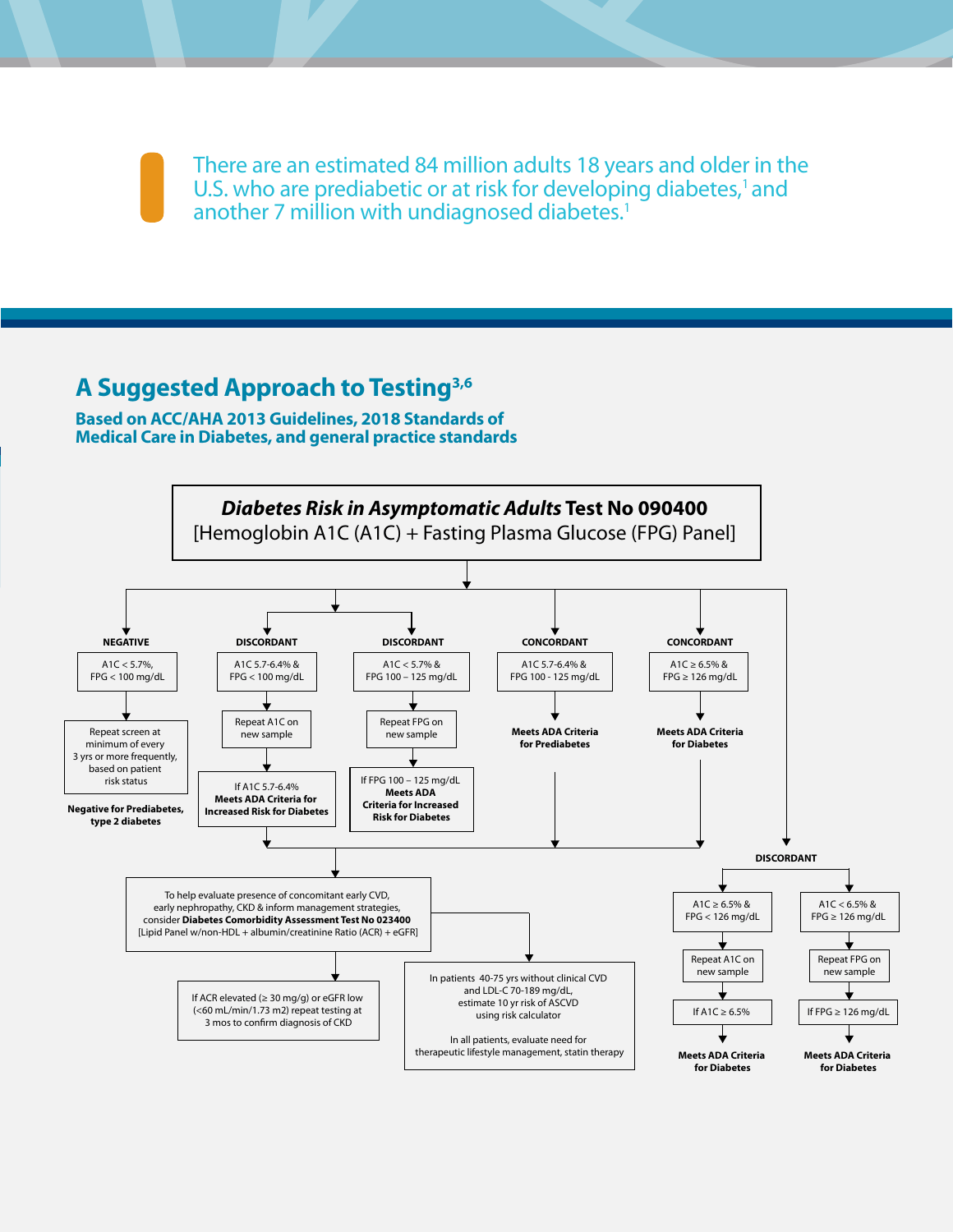## **Considerations for Patient Follow up**

Within the context of clinical judgement, for patients with a confirmed prediabetes status, the 2018 ADA Standards suggestions include:

- **•** At least an annual evaluation for development of diabetes.<sup>3</sup>
- **•** Referral to an intensive behavioral lifestyle intervention program similar to the Diabetes Prevention Program, the goal of which is to achieve and maintain 7% loss of initial body weight and to increase moderate-intensity exercise to at least 150 minutes a week.<sup>3</sup>
- **•** Consider metformin therapy, particularly in patients with a BMI ≥ 35 kg/m,<sup>2</sup> those less than 60 years of age, and women with prior gestational diabetes.<sup>3</sup>
- **•** In cases where metformin is prescribed, note longterm use may be associated with vitamin B deficiency and periodic measurement of vitamin B levels may be needed, especially in patients with anemia or peripheral neuropathy.3
- **•** Other CVD risk factors such as hypertension and dyslipidemia often accompany prediabetes. Vigilance in identification and management of these and other risk factors is important.3,5



## Testing Women Every Three Years

The ADA standards of medical criteria also advocate testing women diagnosed with a history of gestational diabetes every three years for the remainder of their lives.3

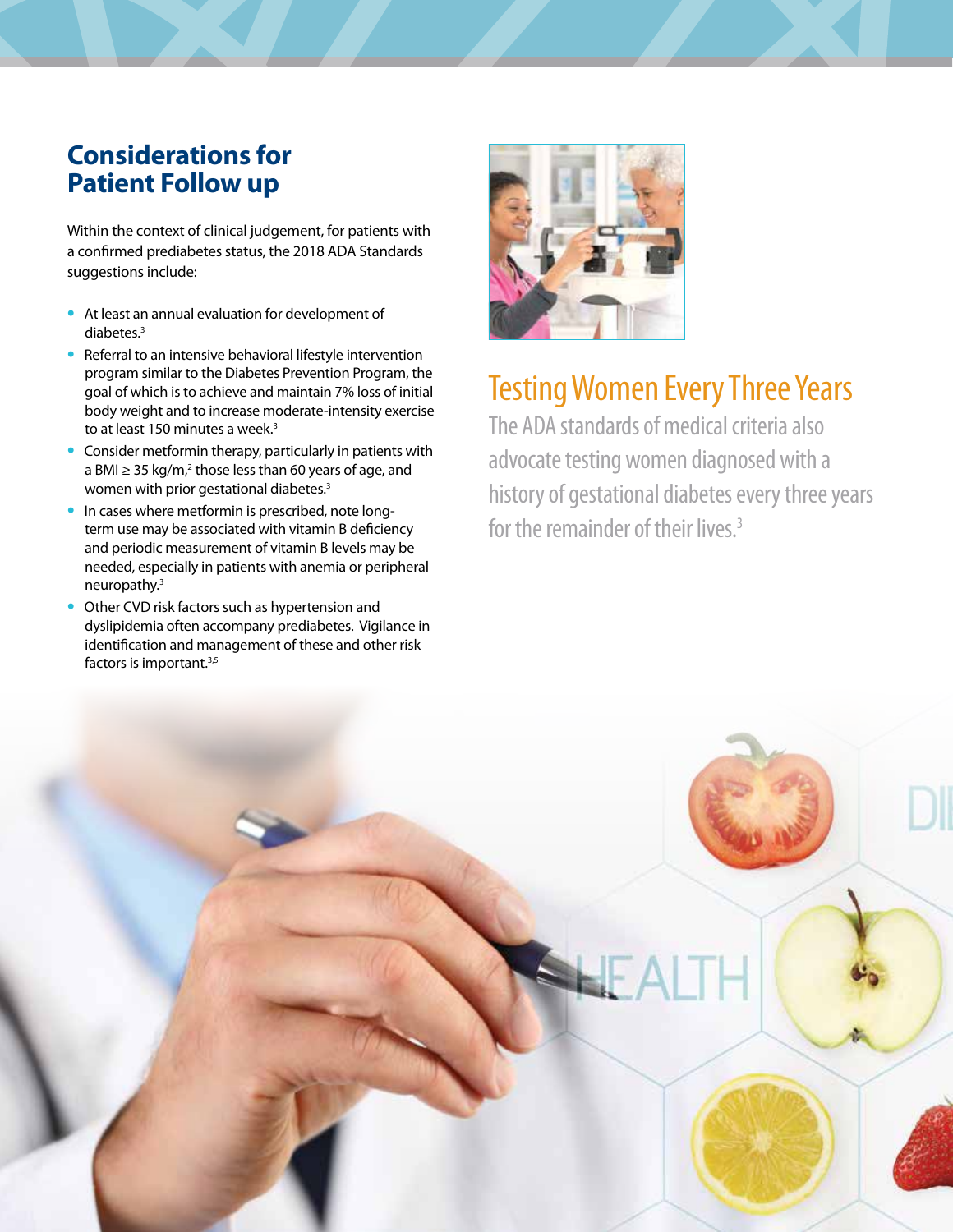### **Dyslipidemia in Prediabetes**

Insulin deficiency, insulin resistance and hyperglycemia may trigger lipoprotein metabolism disturbances in patients with prediabetes, type 2 diabetes, and the metabolic syndrome.<sup>5</sup> Dyslipidemia is characterized by:

- **•** Hypertriglyceridemia triglycerides > 150 mg/dL,
- **•** Low high density lipoprotein (HDL) ≤ 35 mg/dL, and
- **•** Small, dense low density lipoprotein (LDL) particles which contain less cholesterol per particle.<sup>5</sup>

Traditional low density lipoprotein-cholesterol (LDL-C) is an estimate of LDL quantity based on the amount of cholesterol contained in the LDL particle. However the amount of cholesterol per particle varies between individuals – particularly in patients with type 2 diabetes, metabolic syndrome, or hypertriglyceridemia.<sup>7</sup> Because the per-particle amount of cholesterol varies in these patients, LDL-C may be an unreliable measure of LDL quantity for patient management.7 Alternatively, the number of LDL particles (LDL-P) can be measured by nuclear magnetic resonance (NMR) or apolipoprotein B (Apo B) immunoassay.<sup>8,9</sup> Importantly, when particle measures and LDL-C disagree, risk for CVD events tracks with particle measure values.<sup>11</sup>

#### **Anemia in Patients with Diabetes**

Anemia frequently coexists with diabetes, especially in the presence of albuminuria and reduced renal function. Additionally, patients with diabetes may be more susceptible to the effects of anemia because many also have cardiovascular disease and organ damage caused by reduced blood oxygen. Therefore it may be important to evaluate iron stores in the development and progression of anemia in this patient population.<sup>12</sup>



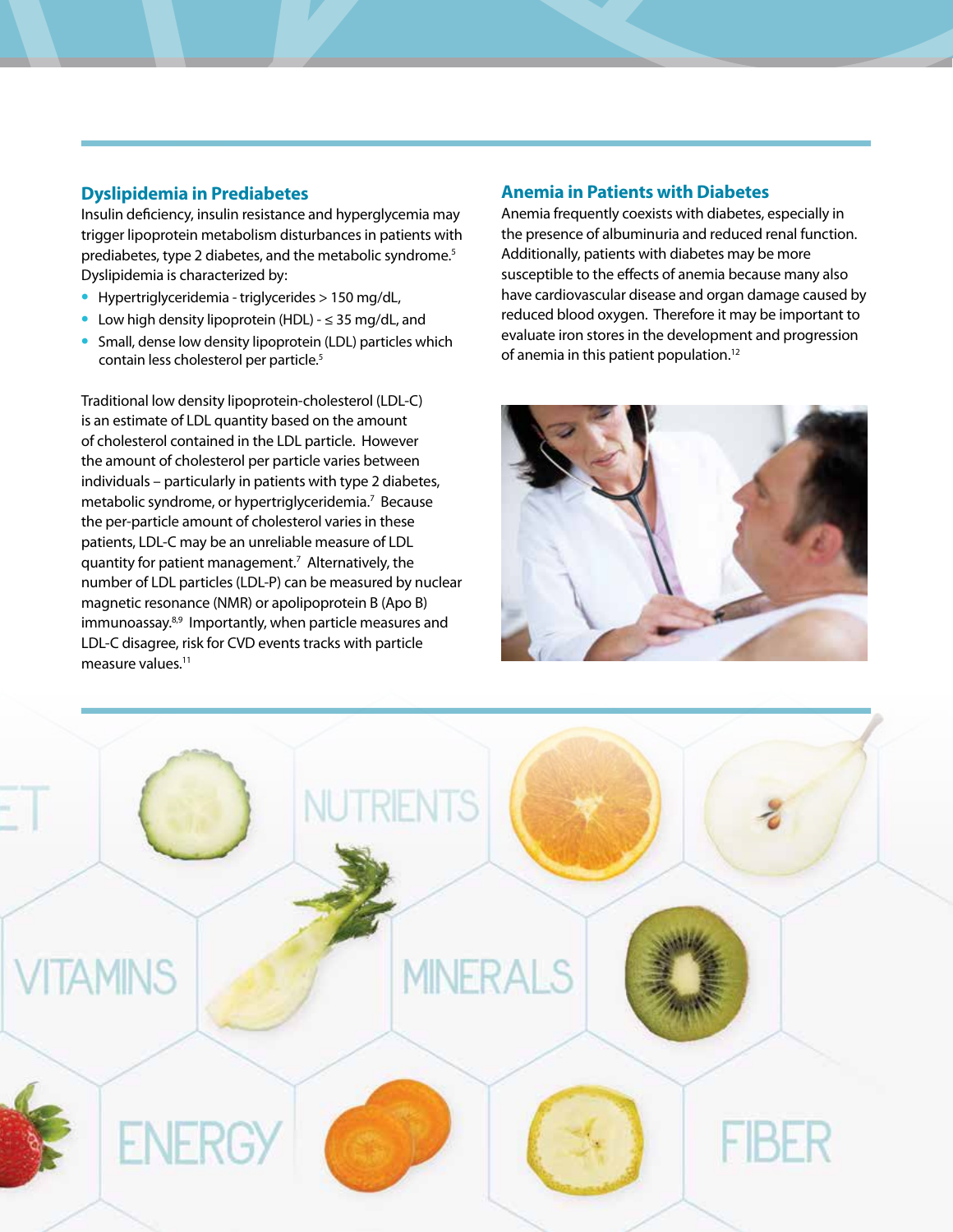

| <b>Test Number</b>        | <b>Test Name</b>                                         | <b>Description</b>                                                                                                                                                           |
|---------------------------|----------------------------------------------------------|------------------------------------------------------------------------------------------------------------------------------------------------------------------------------|
| 090400                    | <b>Diabetes Risk Assessment in Asymptomatic Adults</b>   | Hemoglobin A1c and Fasting<br>Plasma Glucose                                                                                                                                 |
| 023400                    | <b>Diabetes Comorbidity Assessment</b>                   | Assess presence of early CVD and<br><b>CKD</b>                                                                                                                               |
| <b>Other Test Options</b> |                                                          |                                                                                                                                                                              |
| 884247                    | <b>NMR LipoProfile®</b>                                  | Lipid panel with lipoprotein particle<br>number measure                                                                                                                      |
| 884000                    | <b>NMR LipoProfile® with IR Markers</b>                  | Lipid panel with lipoprotein particle<br>number measure & markers of<br>Insulin Resistance (Large VLDL-P,<br>Small LDL-P, Large HDL-P, VLDL Size,<br>HDL Size) plus IR Score |
| 361946                    | Lipid Cascade with reflex to lipoprotein analysis by NMR | Lipid panel with automatic reflex<br>to lipoprotein analysis by NMR with<br>"normal" LDL-C result < 130 mg/dL                                                                |
| 363676                    | Lipid Cascade with reflex to Apolipoprotein B            | Lipid panel with automatic reflex<br>to Apolipoprotein B with "normal"<br>LDL-C result < 130 mg/dL                                                                           |
| 001503                    | <b>Vitamin B12</b>                                       | Vitamin B12                                                                                                                                                                  |
| 030577                    | Anemia Profile A                                         | Includes CBC with differential and<br>platelet count; iron; iron binding<br>capacity; reticulocyte count                                                                     |
|                           |                                                          |                                                                                                                                                                              |

Visit the online Test Menu at **www.LabCorp.com** for full test information, including CPT codes and specimen collection requirements.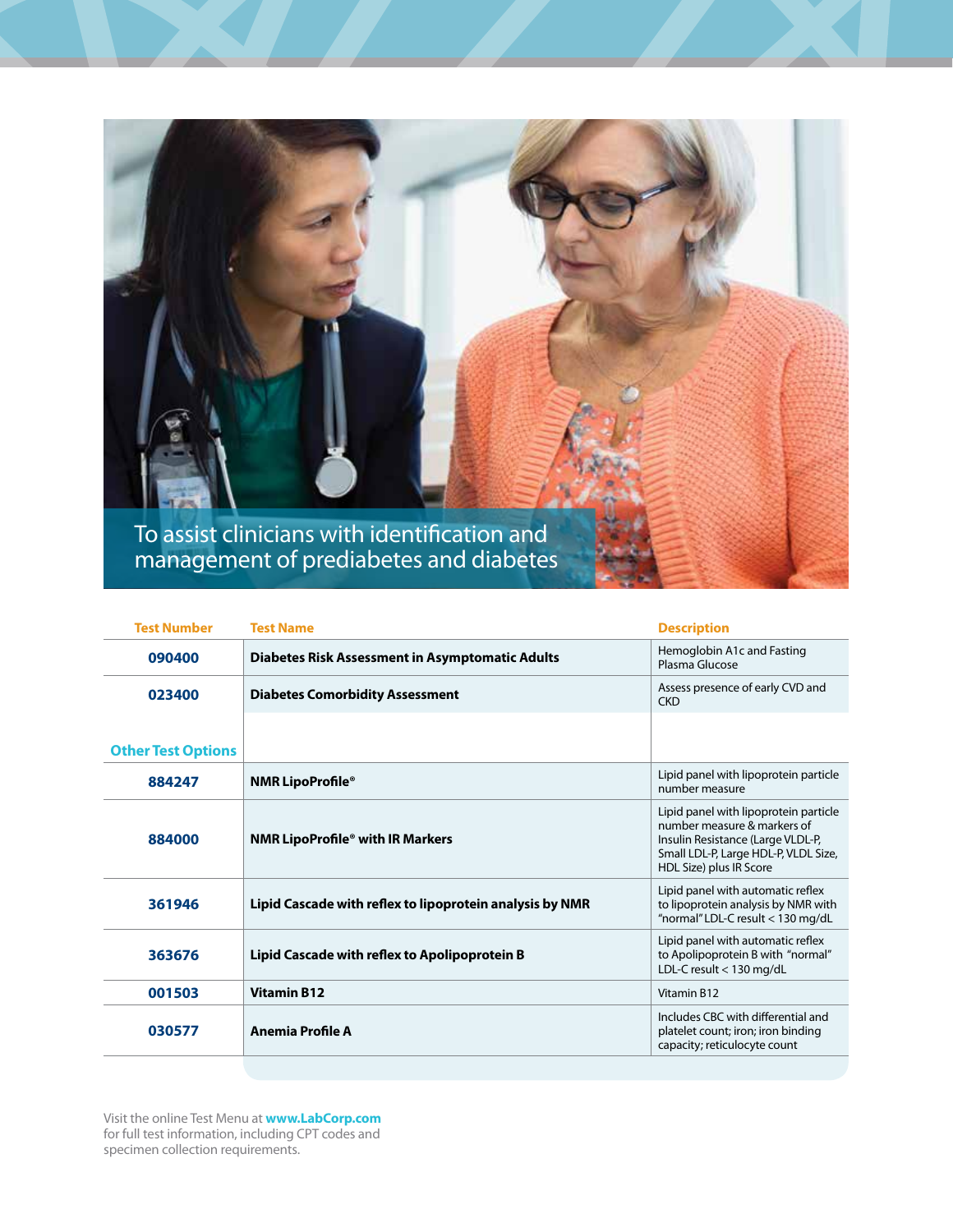## **Other support services include:**

#### **LabCorp Link™**

**Global patient search feature** that allows an authorized physician to access lab results that may have been ordered by other physicians for a referred patient.

#### **This feature allows the physician to:**



Search for referred patient's laboratory test with several search parameters



Review results of referred patient for a more complete clinical picture of the patient



Minimize time spent requesting copies of patient lab results (To access the Global Patient Search feature, a physician must have a LabCorp Link™ account, and the physician must agree to the Global Search Terms of Use. Global search is only permitted when the physician is in a treatment relationship with the patient.)

LabCorp Link<sup>™</sup> is an online laboratory test ordering and result reporting service that allows clinicians to order tests as well as view, share, manage, and analyze lab results - anytime, anywhere. LabCorp Link™ offers trending and analytic features, including sequential trending and graphic representations to facilitate viewing a patient's results over time, including those tests ordered by other providers, and to help identify important patterns in test results. LabCorp  $Link^{TM}$  analytics also allows for population management reports for comparison by patient, by test, by result, or by diagnosis.

#### **Systems integration**

Interfaces with more than 700 solutions to connect LabCorp with EMRs.